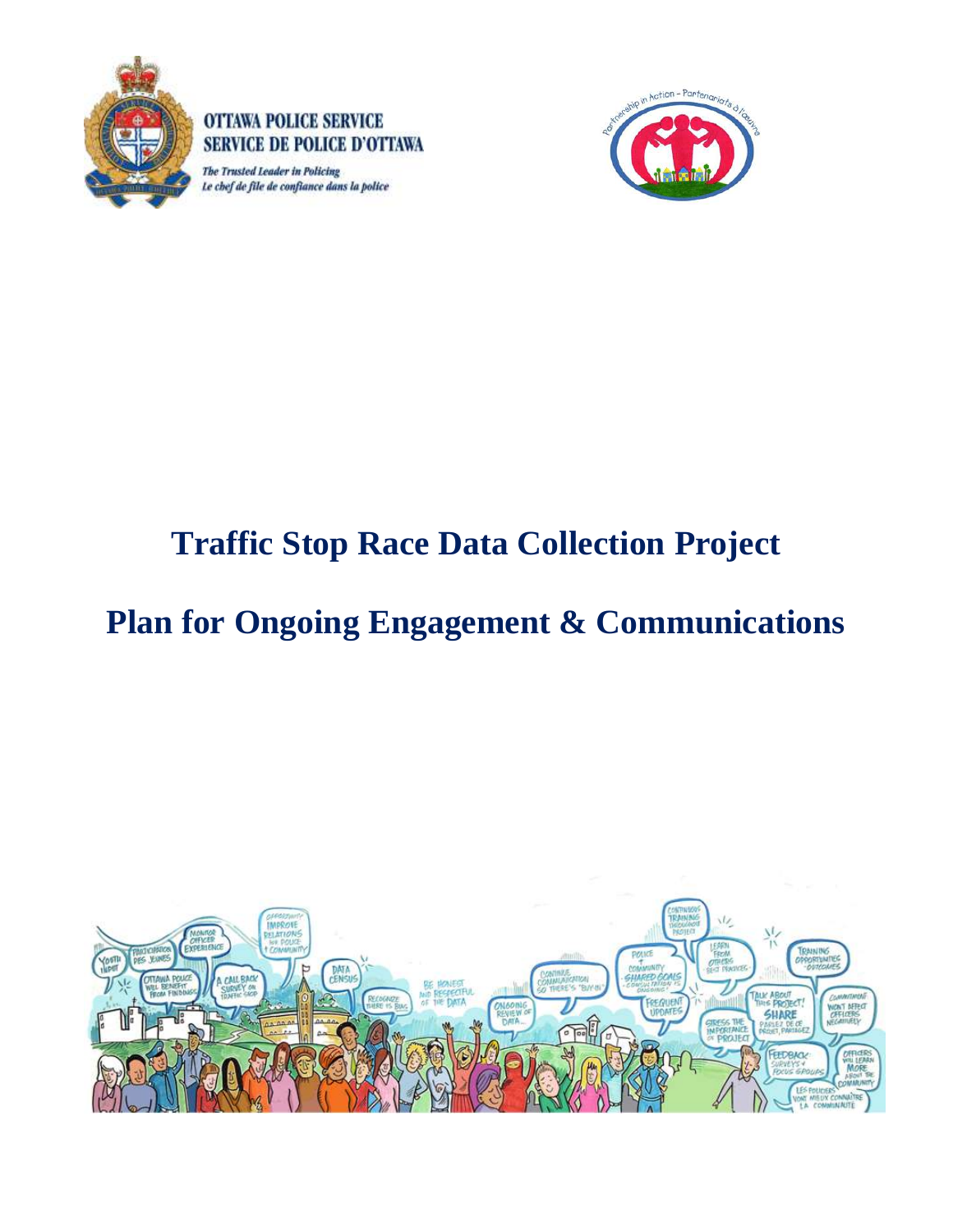## **Traffic Stop Race Data Collection Project Plan for Ongoing Engagement & Communications**

### **A. OVERVIEW**

#### **1. Project Background: The Traffic Stop Race Data Collection Project**

Since April 2012, the Ottawa Police Service (OPS) has been actively engaged with community partners, the Ontario Human Rights Commission (OHRC), police members, and a research team from York University in the development and implementation of the Traffic Stop Race Data Collection Project (Project).

The Project is the result of an agreement between the OHRC and the Ottawa Police Services Board (Board). As per the agreement, officers will record their perception of driver race (by observation only) at traffic stops for a two-year period beginning on June 27, 2013.

The OPS conducts more than 50,000 traffic stops a year as part of policing duties making it the largest project of its kind in Canada. The data will be made available to the OHRC at the conclusion of the two-year data collection period following the extraction and de-identification of the data. It will also be available publicly on [ottawapolice.ca/race.](http://ottawapolice.ca/en/community/diversitymatters/racialprofiling.aspx) In consultation with the Research Team, the data will be limited to relevant information required for analysis and will have no personal identifiers attached of either the driver or the officer.

In addition to continuing our ongoing work to ensure bias-free policing, the OPS is looking to continue to promote trust and confidence in the police by addressing community concerns about racial profiling. A full copy of the agreement along with other project resources is available online at [ottawapolice.ca/race.](http://ottawapolice.ca/en/community/diversitymatters/racialprofiling.aspx)

#### **2. Project Foundation: Community and Police Engagement**

The input of community and police members has been instrumental in this Project's advancement. In order to support this study, the OPS conducted extensive consultation. In addition to shaping the project design, the ongoing consultation has fostered a stronger understanding of the project and a dialogue on the issues related to the study.

One of the key outcomes from the consultation efforts is the importance of continuing engagement about the project and racial profiling during the two-year data collection period. From the beginning of the project, the OPS committed to ongoing engagement with both police and community throughout the life of the project. Like the first phase of engagement and consultation for the project, the project team will ensure continued engagement activities with project partners, community and police members.

Ongoing engagement and dialogue is the foundation for this project. Led by the Community Development and Corporate Communications sections, this Plan for Ongoing Engagement and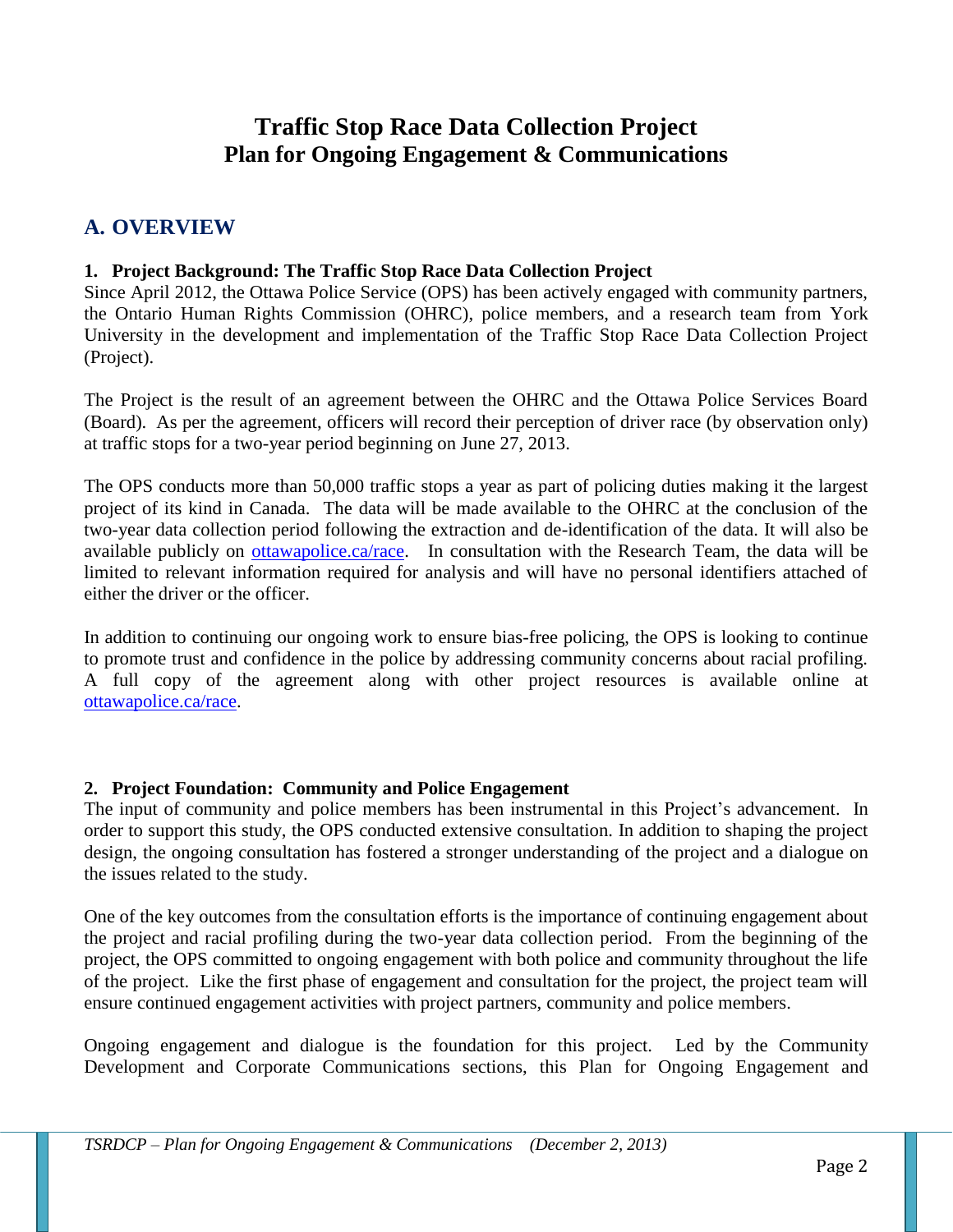Communications will ensure continued engagement with both police and community members for the next phase of the project – the two year data collection period.

## **B. ENGAGEMENT APPROACH – INTERNAL & EXTERNAL**

#### **1. General Principles of Consultation & Engagement**

The plan will provide meaningful and appropriate consultation by harnessing existing consultation policy, guidelines and best practices including:

- Community Policing Philosophy;
- Partnership in Action: The Ottawa Police framework for strategic community engagement and partnerships;
- Ottawa Police Services Board Public Consultation Policy, CR-6;
- Settlement Minutes which provides specific consultation requirements; and the
- International Association of Public Participation principles and values for public consultation.

Partnership in Action (PIA) is the Ottawa Police Service framework for public consultation and wider engagement. PIA is more than a traditional consultative approach because it aims to identify and build upon community involvement and engagement within policing. For over a decade, it has been utilized to create community-police partnerships for initiatives such as district policing, Community Police Action Committee known as COMPAC, Accessibility, strategic business planning for a safer Ottawa, and Youth Advisory Committee to name a few.

PIA is the cornerstone of public consultation for the police service and supports the service's community-policing approach. It will be an important for continued relationship building between the community and the police service in relation to this project.

#### **2. Engagement Goals**

As required by the policy and demonstrated by best practices, the police service will provide opportunities for ongoing consultation and involvement with citizens, police members, community partners and agencies such as the Community Police Action Committee (COMPAC) and the Project's Community Police Advisory Committee (CPAC).

The goals of the Plan for Ongoing Engagement & Communications are to:

- Continue building awareness and understanding about racial profiling and the project by providing engagement opportunities and regular project updates (every 6 to 8 weeks).
- Provide meaningful opportunities for internal and external participation during the data collection period including:
	- o Quality assurance reviews;
	- o Planning for data analysis and reporting;
	- o Success indicators or other evaluation measures.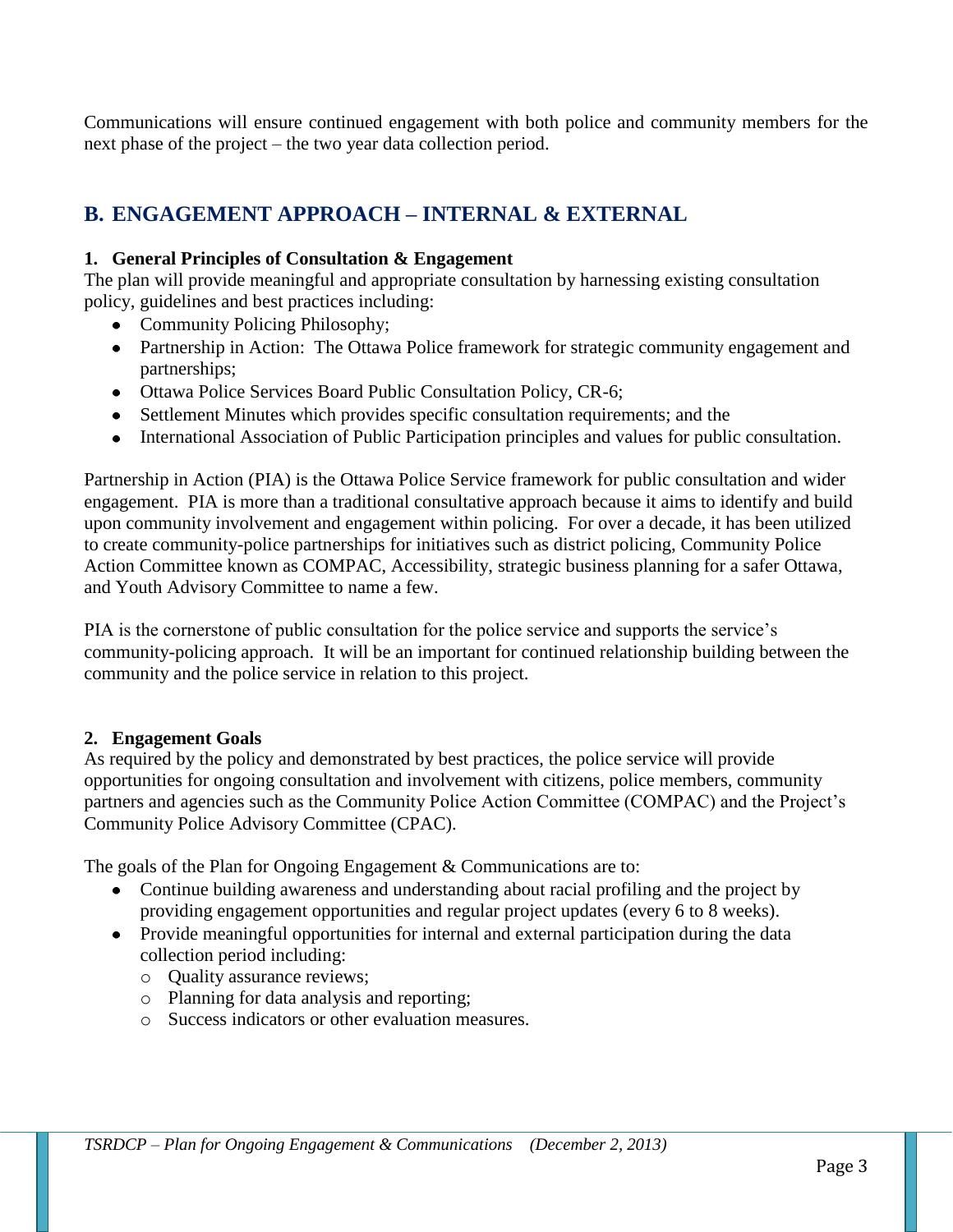#### **3. Project Team & Project Stakeholders**

Following the signing of the settlement April 2012, an OPS project team, led by Inspector Pat Flanagan, was created to carry out the project. The team is also responsible for regular project updates to the Ottawa Police Services Board and working in partnership with key stakeholders and project partners to ensure meaningful participation throughout the project.

Project stakeholders include:

- Ottawa Police Services Board;
- Ontario Human Rights Commission;
- Ottawa Police Association;
- Ottawa Police Service Community Police Action Committee (COMPAC) as well the COMPAC's racial profiling working group; and
- TSRDCP Community Police Advisory Committee.

The Ottawa Police Service also has extensive community outreach strategies and communications tools for reaching community partners, stakeholders and the general public. A contact list will continue to be used to reach this wider network with project updates and consultation opportunities to support direct contact and relationship building efforts at all stages of the project.

#### **4. Engagement & Communications Team**

A working group of the project team, the Engagement and Communications Team will be led by Director Steinbachs and Director Snoddy and include staff from the project office, Community Development, Diversity and Race Relations, Corporate Communications sections, and be responsible for working closely with COMPAC and the Advisory Committee to carry out this plan.

#### **5. Timeline (June 2013 – June 2015)**

While the initial consultation plan for the project included consultation activities from May 2012 to May 2013 (Detailed Project Planning), the timeline for this plan is from June 2013 to June 2015 (Project Monitoring and Control: Two Year Data Collection Period). Another engagement plan will be developed in 2015 to support the Data Analysis and Reporting Period (June 2015 to December 2015 and beyond).

Building on the first phase of the project's approach, engagement efforts will occur every six to eight weeks. A project update report will also be provided to the Ottawa Police Services Board every six months.



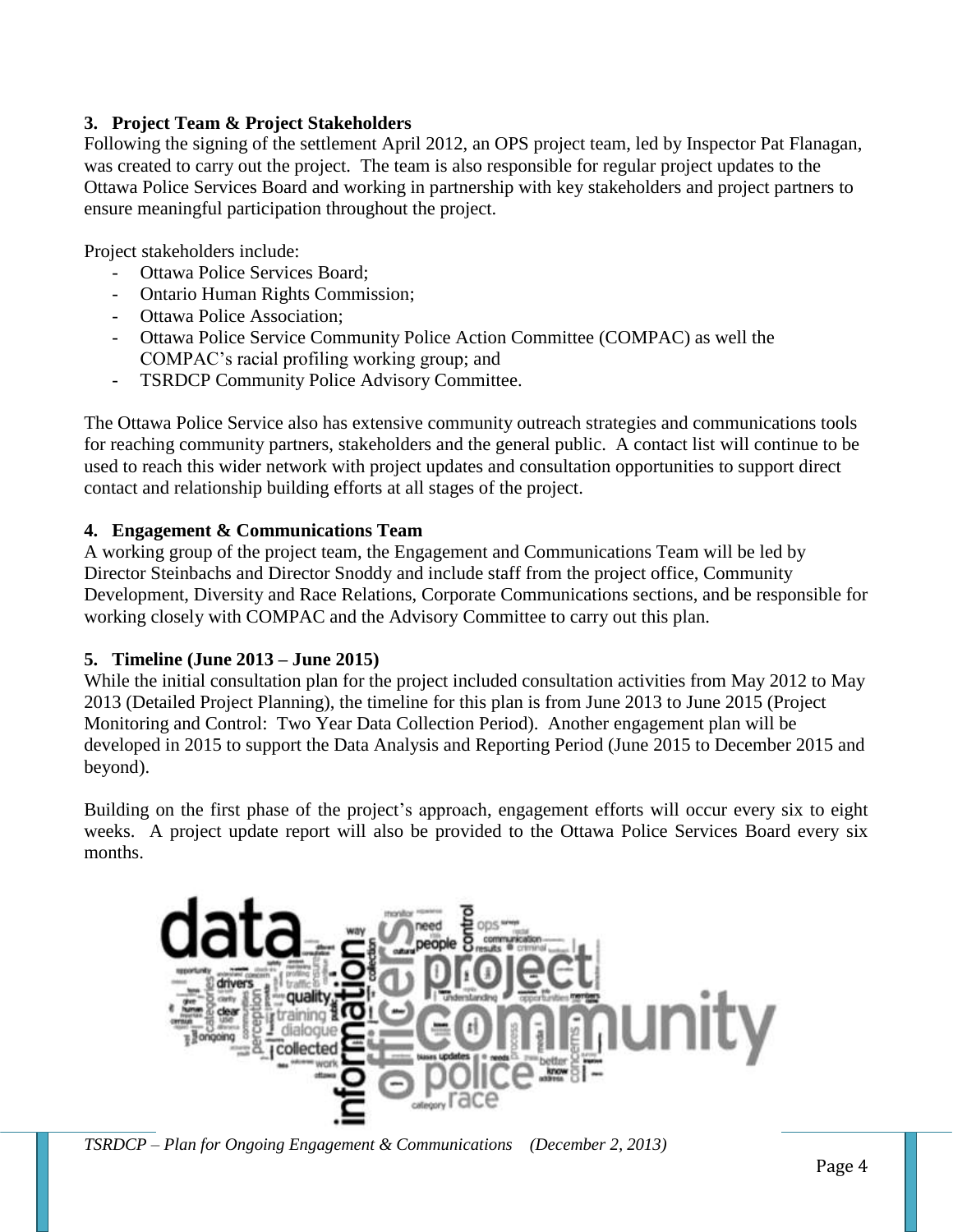## **C. ENGAGEMENT METHODS & COMMUNICATIONS TOOLS**

The Ottawa Police Service has many strong relationships and partnerships both internally and externally and fully intends to build on that foundation for this project. Communication must be clear and consistent and offer two-way communication. A range of engagement methods and communications tools have and will continue to be used throughout the project to inform and engage Ottawa Police members, community partners such as COMPAC, other stakeholders and the general public.

Ongoing engagement efforts will be important for raising the profile of the project, building and maintaining interest, raising awareness, providing regular updates on project progress, and informing people about opportunities to provide input and feedback.

| <b>Engagement Activities</b>                | <b>Target Dates/Frequency</b> |  |  |
|---------------------------------------------|-------------------------------|--|--|
| Project Updates to Partners & Stakeholders  | Every 6 to 8 weeks            |  |  |
| with quick link feedback/survey mechanisms  |                               |  |  |
| Project Updates/Reminders to OPS Members    | Monthly                       |  |  |
| Project Update Reports to the Police        | Dec.2013;                     |  |  |
| <b>Services Board</b>                       | Every 6 months                |  |  |
| <b>COMPAC Updates</b>                       | Monthly meetings – standing   |  |  |
|                                             | agenda item                   |  |  |
| <b>TSRDCP Community Police Advisory</b>     | Quarterly                     |  |  |
| <b>Committee Meetings</b>                   |                               |  |  |
| <b>Project Presentations</b>                | Ongoing                       |  |  |
| Presentation and Information Sessions about | Ongoing                       |  |  |
| <b>Racial Profiling</b>                     |                               |  |  |
| Ride-Alongs with Community                  | Quarterly                     |  |  |
| Questionnaires                              | Annual                        |  |  |
| <b>Community Sessions/Forums</b>            | 2014 Q1 & 2015 Q2             |  |  |
| <b>Community Participation in Quality</b>   | <b>Bi-Monthly</b>             |  |  |
| <b>Assurance Activities</b>                 |                               |  |  |
| Feedback & Discussion Group Sessions        | 2014 Q1 and ongoing           |  |  |
| <b>OPA-OPS Dialogue Session for Members</b> | 2014 Q1                       |  |  |
| Social Media                                | Quarterly                     |  |  |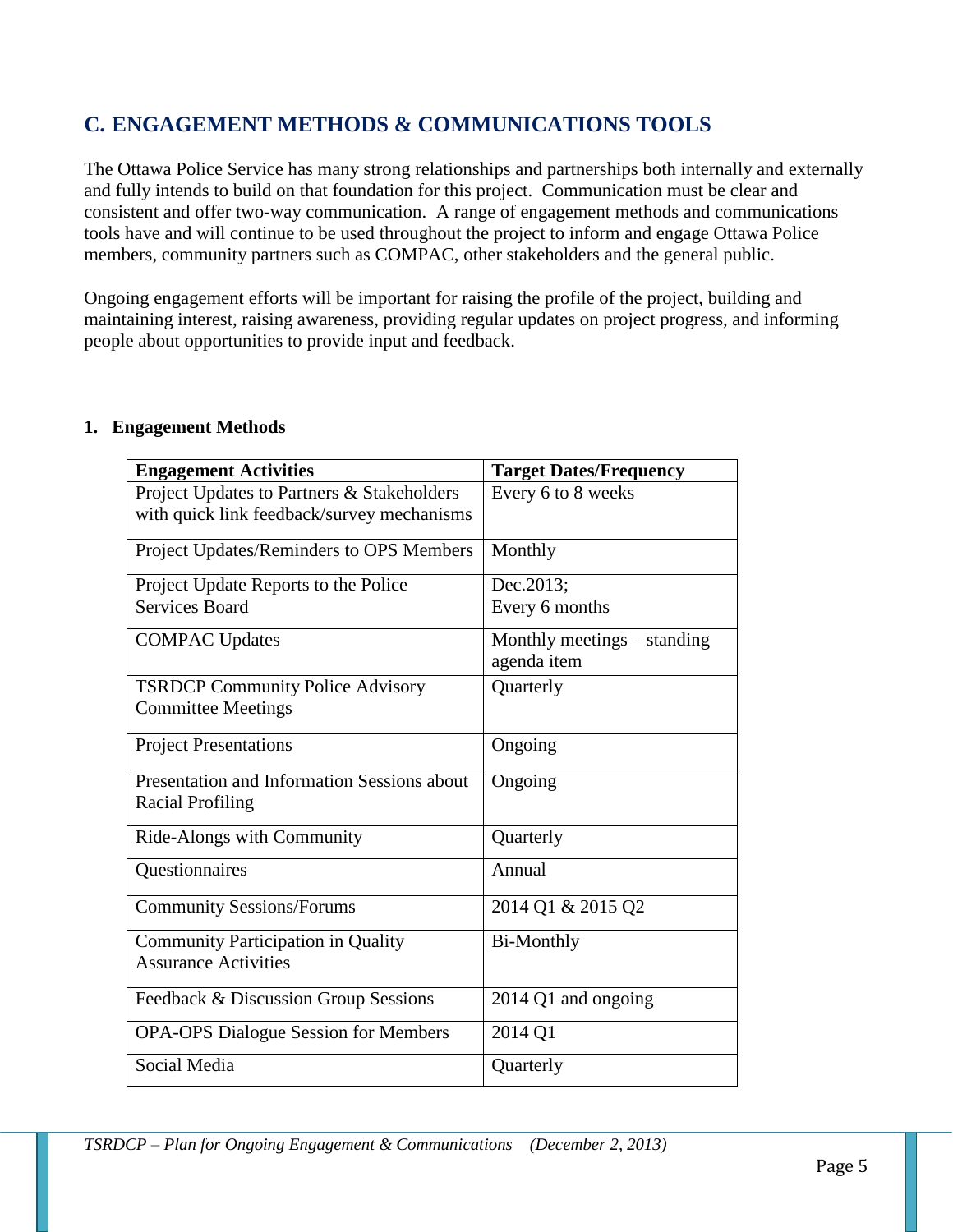#### **2. Communications Tools**

The project will utilize the following communications tools and products to support the engagement methods identified above:

- A database of stakeholders and interested parties for distribution of project updates.
- A dedicated TSRDCP phone line for inquires and questions: 613.236.1222, ext. 5586.
- A project section on the Ottawa Police Service website: ottawapolice.ca/race (bilingual);
- A project section on the Ottawa Police intranet web site with project information, questionnaires and feedback opportunities for police members;
- Articles and ads in the newsletters including: Ottawa Police internal newsletter The Broadcast, Ottawa Police Services Board, Community Information Centre or Ottawa, and community newspapers;
- Media Releases and FAQs to provide project updates and engagement opportunities (also issued internally to police members);
- Advertisements in local media to inform public about project meetings/events (including community media);
- Background/research reports and progress update reports;
- Information materials that provide an overview of the project and contact information (including multi-language materials when possible); and
- Presentation materials for police and community.

#### **6. Schedule**

Following approval of the plan, a schedule will track the tasks, responsibilities and deadlines for this plan over its duration.

#### **7. Contact Information**

Questions and comments can be directed to any one of the following:

- Project Lead, Inspector Pat Flanagan, 613.236.1222, ext. 3471, [flanaganp@ottawapolice.ca.](mailto:flanaganp@ottawapolice.ca)
- Project Manager, Laurie Fenton, 613.236.1222, ext. 5565, [fentonl@ottawapolice.ca.](mailto:fentonl@ottawapolice.ca)
- Director of Corporate Communications, John Steinbachs, 613.236.1222, ext. 5630, [steinbachsj@ottawapolice.ca.](mailto:steinbachsj@ottawapolice.ca)
- Manager of Corporate Communications, Margaret MacDonald, 613.236.1222, ext. 5561, [macdonaldma@ottawapolice.ca.](mailto:macdonaldma@ottawapolice.ca)
- Director of Community Development, David Snoddy, 613.236.1222, ext. 5837, [macdonaldma@ottawapolice.ca.](mailto:macdonaldma@ottawapolice.ca)
- Diversity and Race Relations Staff Sergeant, Shaun Brabazon, 613.236-1222, ext. 5010, [brabazons@ottawapolice.ca.](mailto:brabazons@ottawapolice.ca)
- Community Development Coordinator, Hamid Mousa, 613.236.1222, ext. 5028, [mousah@ottawapolice.ca.](mailto:mousah@ottawapolice.ca)

Project information is also available online at [ottawapolice.ca/race.](http://ottawapolice.ca/en/community/diversitymatters/racialprofiling.aspx)